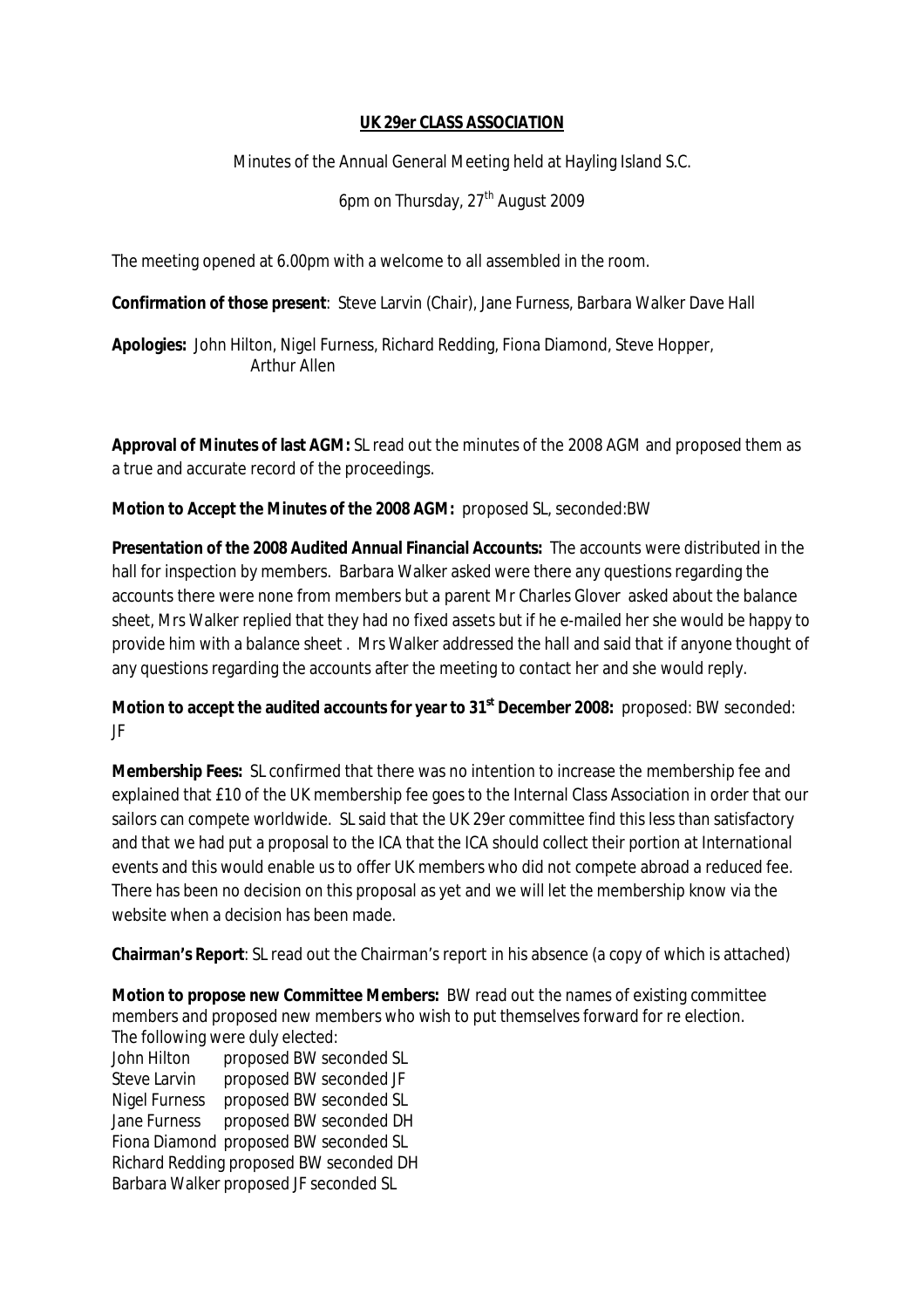| <b>Arthur Allen</b> | proposed BW seconded DH |
|---------------------|-------------------------|
| <b>Ken Twemlow</b>  | proposed BW seconded SL |
| Lucy Carlisle       | proposed BW seconded JF |
| <b>Steve Hopper</b> | proposed BW seconded SL |
| Dave Hall           | proposed BW seconded JF |

Each officer proposed was subject to a vote in the hall in favour or against. The hall showed a large majority in favour of all nominees and no vote against any nominee.

There followed the election of five sailor representatives. It was very pleasing to see so many young members keen to become involved and the following were voted in by a large majority of their fellow members with no objections.

| <b>Jilly Darling</b>                           | proposed BW seconded SL            |  |  |
|------------------------------------------------|------------------------------------|--|--|
| <b>Lilly Carlisle</b>                          | proposed SL seconded Jilly Darling |  |  |
| <b>Will Glover</b>                             | proposed SL seconded Jilly Darling |  |  |
| <b>Tim Walton</b>                              | proposed SL seconded JF            |  |  |
| Henry Collinson proposedSL seconded Tim Walton |                                    |  |  |

The Annual General meeting closed at 6.31pm

There followed immediately the first meeting of the new committee

|                                   |          | JANE -PROPOSER/SECONDER PLEASE                                                        |
|-----------------------------------|----------|---------------------------------------------------------------------------------------|
| John Hilton                       | proposed | seconded                                                                              |
| Steve Larvin                      |          |                                                                                       |
| Lucy Carlisle                     |          |                                                                                       |
| Membership Secretary Jane Furness |          |                                                                                       |
| <b>Barbara Walker</b>             |          |                                                                                       |
| <b>Fiona Diamond</b>              |          |                                                                                       |
| <b>Richard Redding</b>            |          |                                                                                       |
| <b>Nigel Furness</b>              |          |                                                                                       |
| Dave Hall                         |          |                                                                                       |
| <b>Ken Twemlow</b>                |          |                                                                                       |
| <b>Arthur Allen</b>               |          |                                                                                       |
|                                   |          |                                                                                       |
|                                   |          | Motion to accept new Committee Members to post:<br><b>International Event Liaison</b> |

**Options for the 2010 Nationals:** There were three options available to us: Torquay, Brixham or Pwhelli. The view from members in the hall was a very large majority in favour of Pwhelli. DH said he would now try to confirm dates with Pwhelli.

**ICA meeting in Riva del Garda:** A new President has been elected, Jen Morgan Glas and American 29erXX sailor. We are hoping that new young blood at the top will change things for the better. The UK and other northern European countries raised the issue of the timing of major international events clashing with school terms. There has been an agreement to avoid arranging major events during school term time but the events scheduled had contracts exchanged so could not be altered. It has also been confirmed that the Worlds will be held in Europe every other year from 2012.

**Open Question & Answer Session:** SL opened questions to the hall and there followed lively debate on several issues.